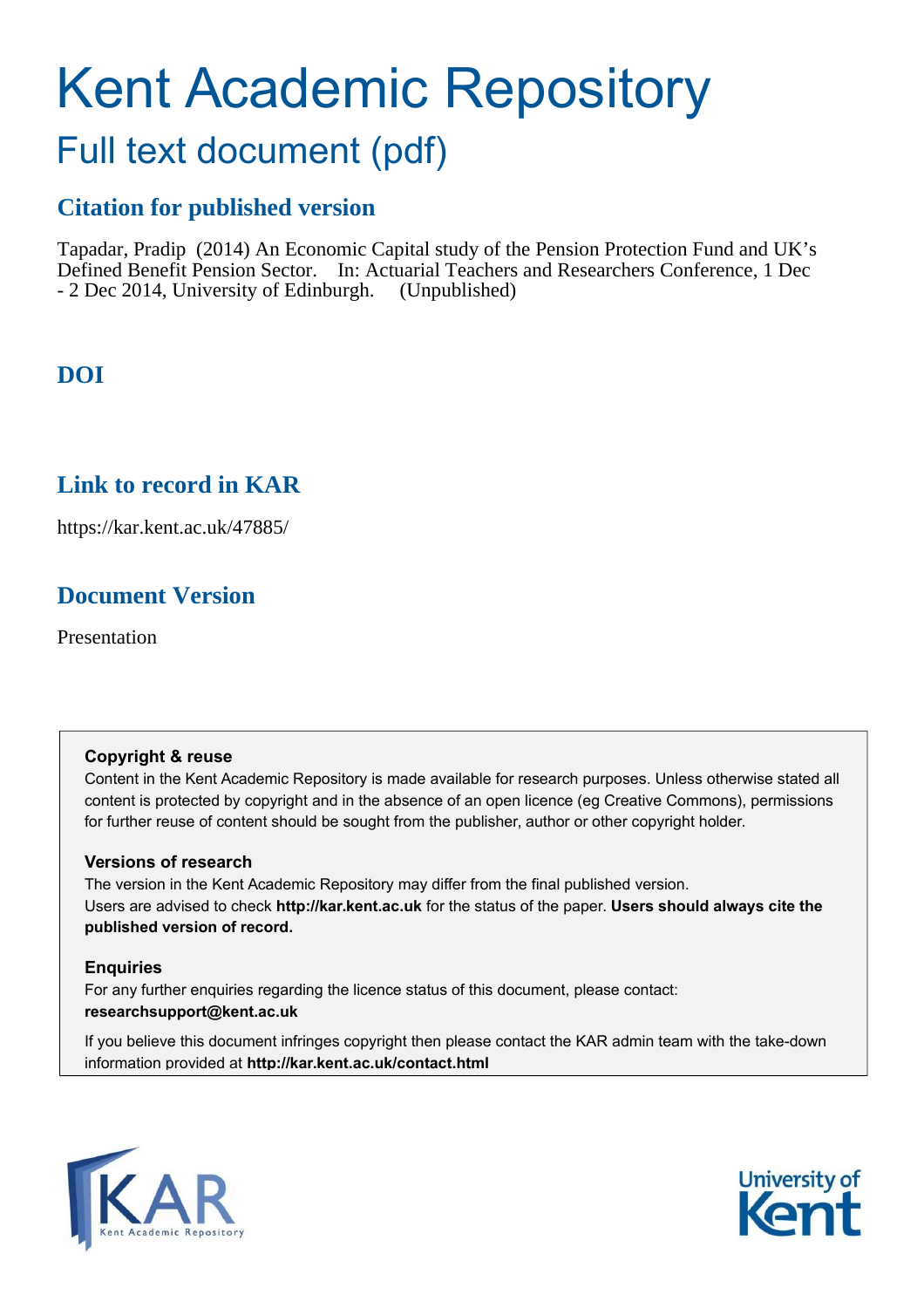## An Economic Capital study of the Pension Protection Fund and UK's Defined Benefit Pension Sector

Pradip Tapadar University of Kent

Actuarial Teachers and Researchers Conference (2014) – University of Edinburgh

December 2, 2014

 $\Omega$ 

 $\lambda$  in a set of the  $\lambda$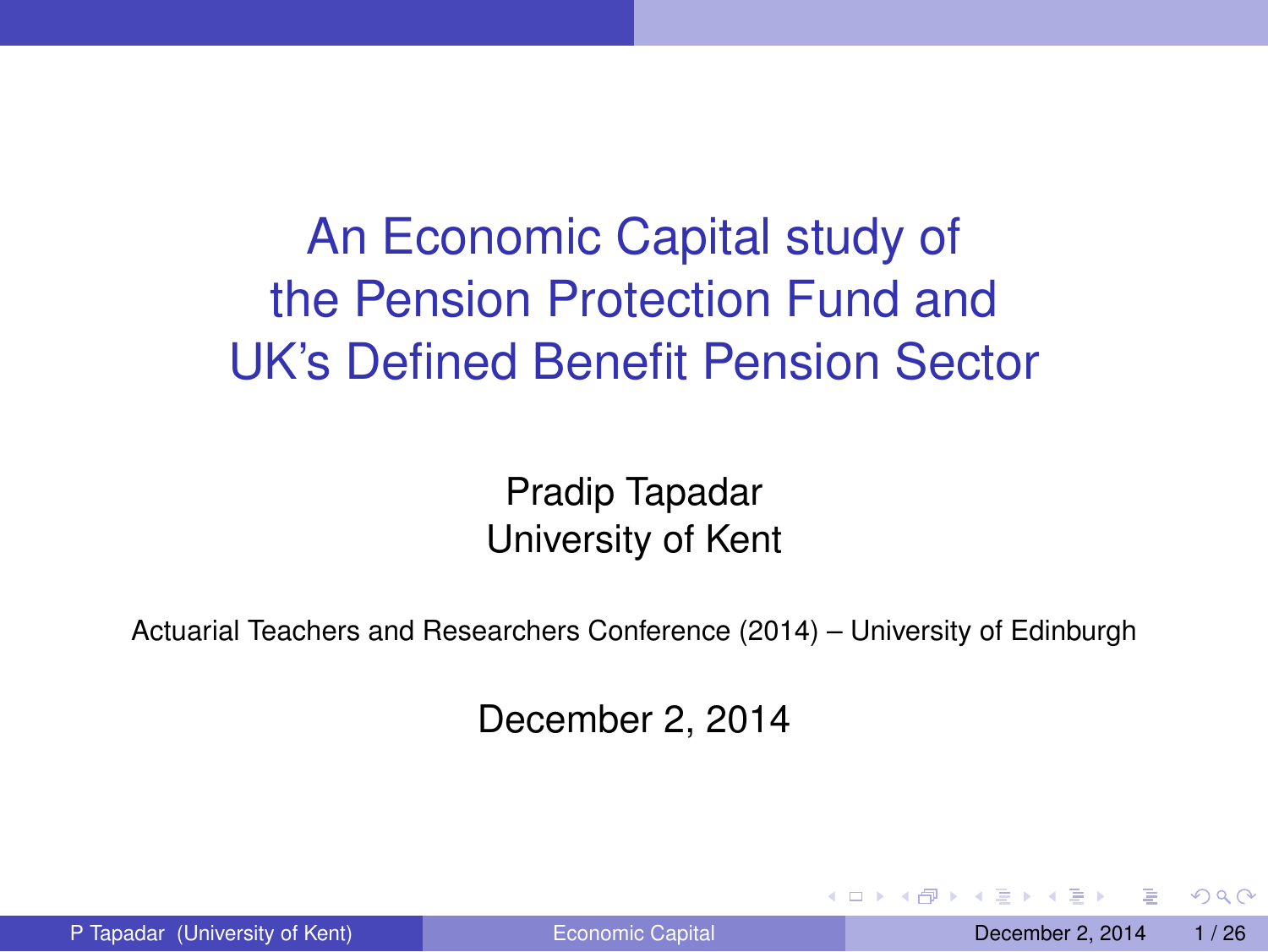## **[Introduction](#page-2-0)**

- 2 [Economic capital](#page-4-0)
- 3 [Stochastic model](#page-8-0)
- [Model assumptions](#page-11-0)

### **[Results](#page-15-0)**



E

<span id="page-2-0"></span> $299$ 

 $\mathbf{A} \equiv \mathbf{A} \cdot \mathbf{A} \equiv \mathbf{A}$ 

4 ロ ト ィ *同* ト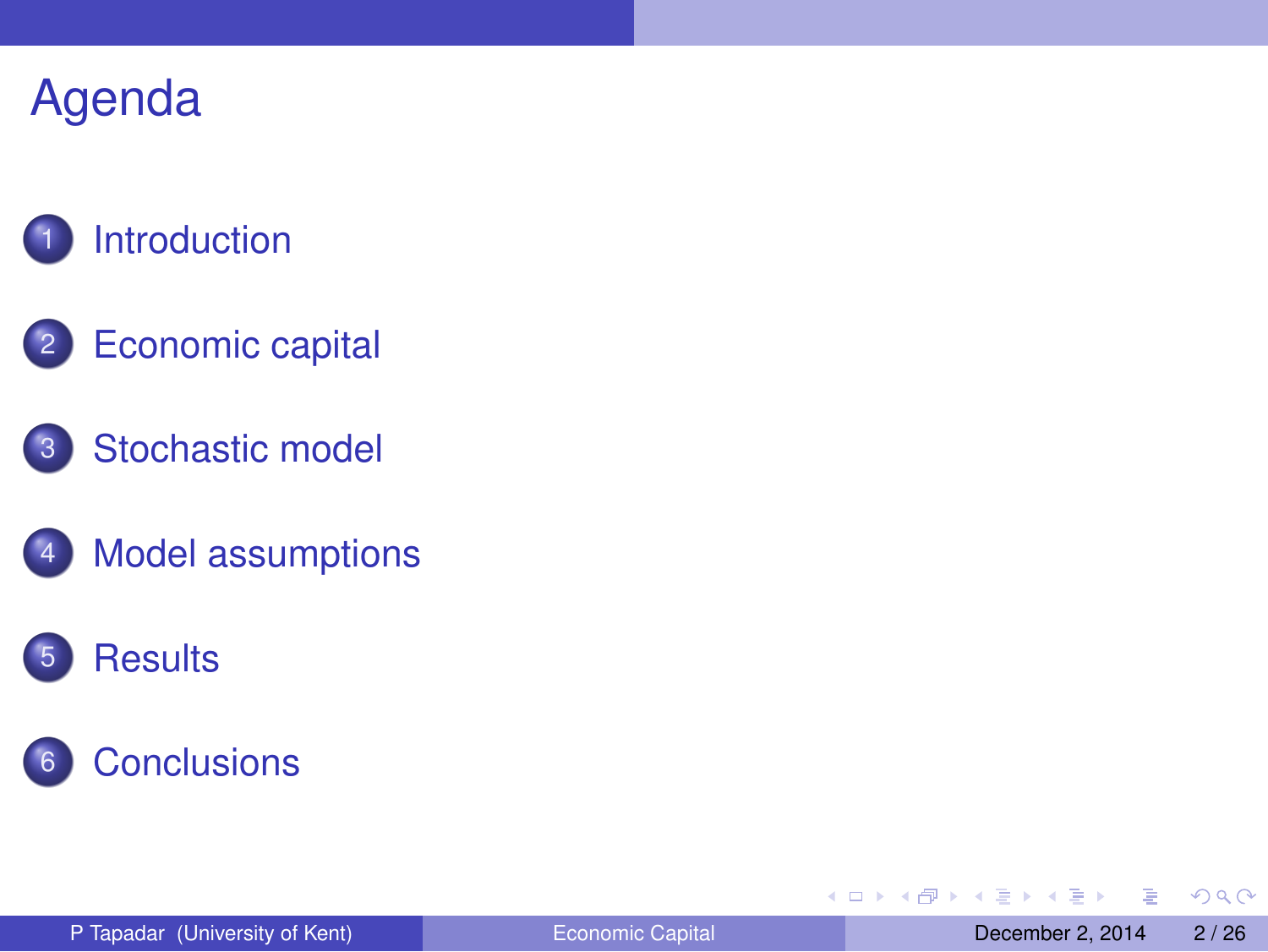#### **[Introduction](#page-2-0) •** [Background](#page-3-0)

- **[Economic capital](#page-4-0)**
- [Stochastic model](#page-8-0)
- **[Model assumptions](#page-11-0)**
- **[Results](#page-15-0)**



E

<span id="page-3-0"></span> $299$ 

 $A \equiv \mathbf{1} \times \mathbf{1} \times \mathbf{1} \times \mathbf{1}$ 

4 ロト 4 何ト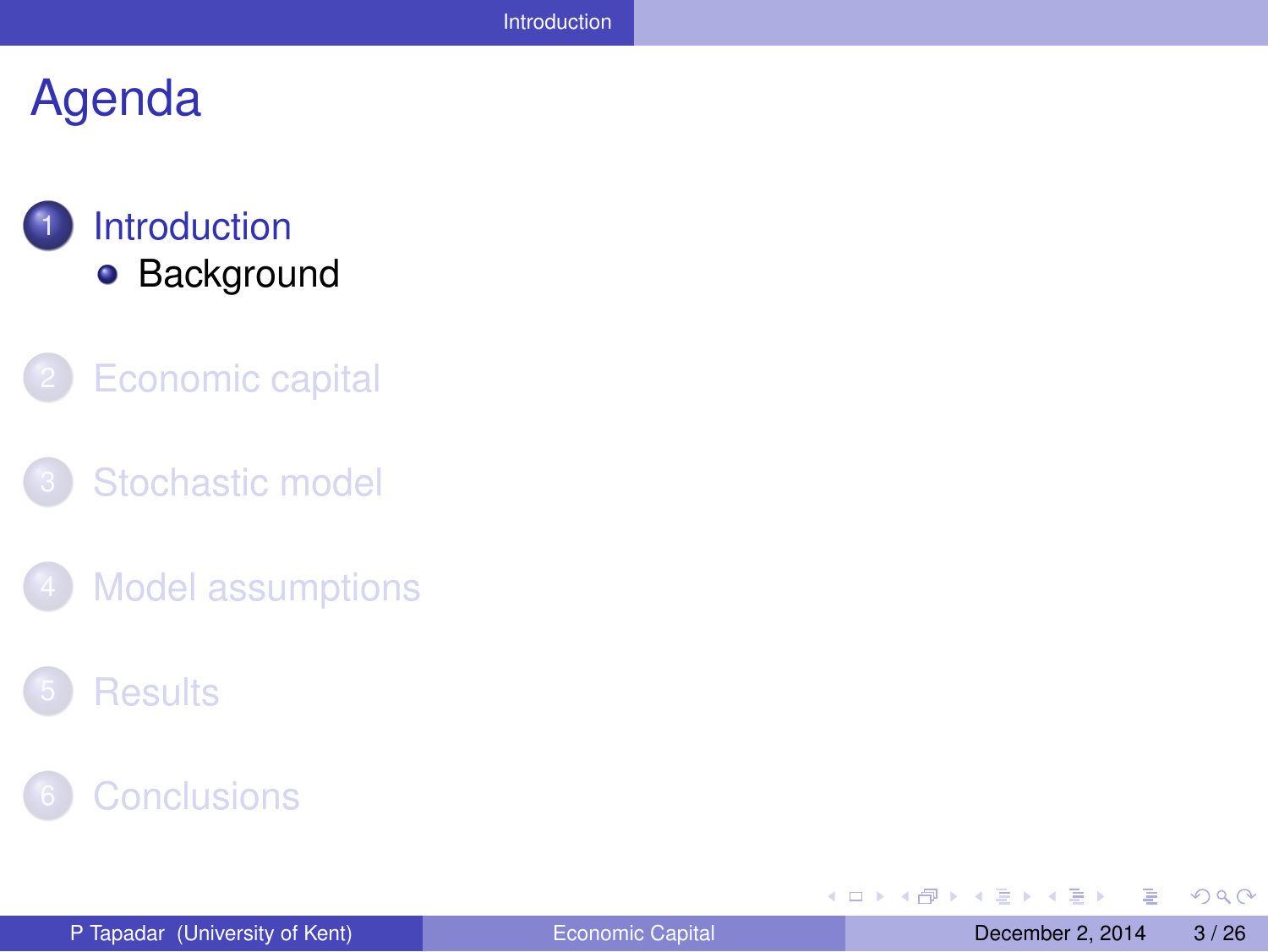## **Background**

#### Regulatory developments

- $\bullet$  Basel 2/3.
- Solvency 2.
- **Pensions Regulations.**

#### Pensions: Developments in the UK

- **Pensions Act (2004): PPF and the Pensions Regulator.**
- $\bullet$  Private pension membership: 46% (1997) to 32% (2012).
- DB scheme membership: 34% (1997) to 8% (2012).

#### Questions:

- **1** Impact of capital requirements on individual DB pension schemes.
- <span id="page-4-0"></span>**2** Role of the PPF for the risk management of the entire sector.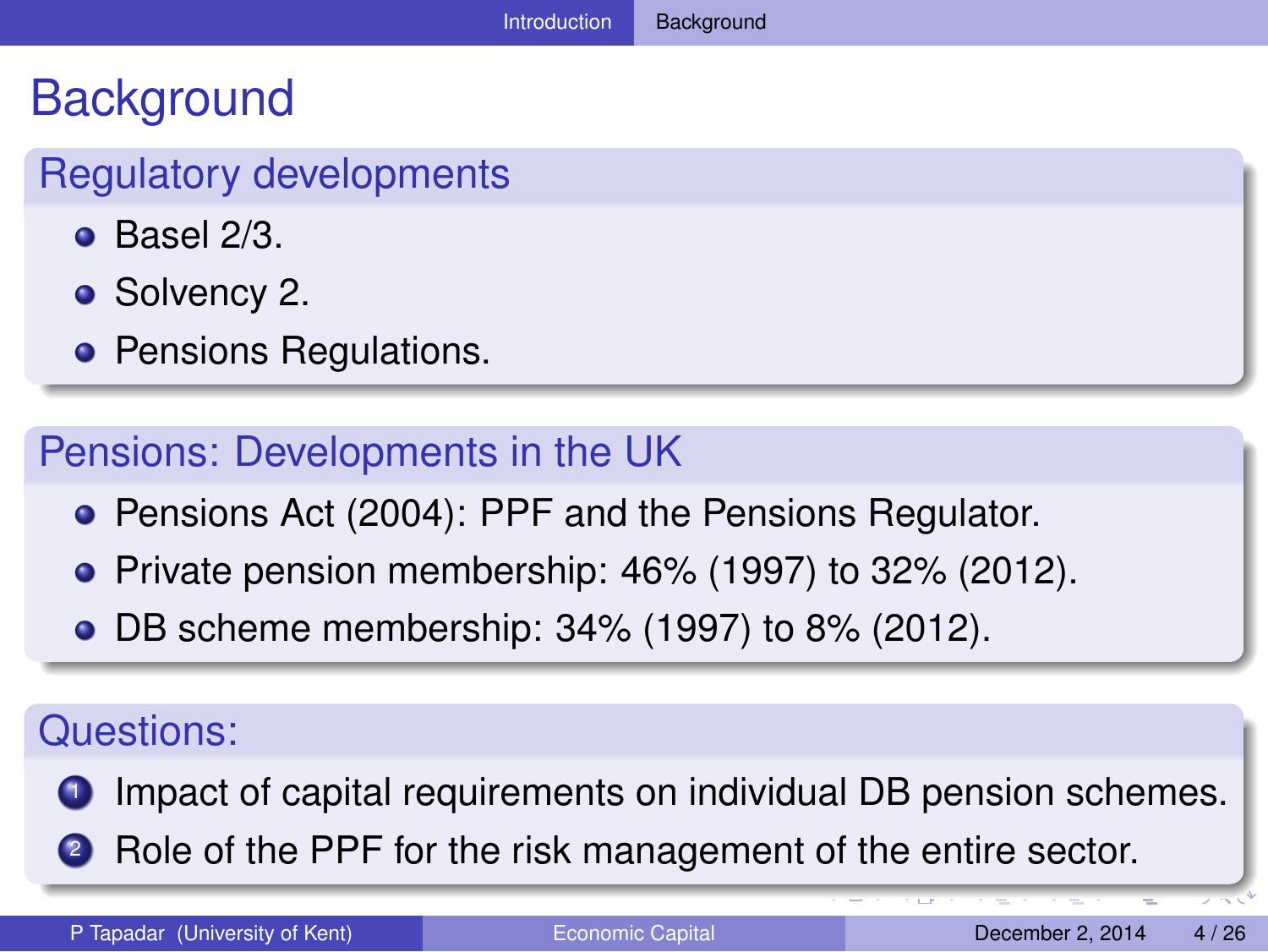#### **[Introduction](#page-2-0)**

#### **[Economic capital](#page-4-0) •** [Formulation](#page-5-0)

**•** [Eligible schemes](#page-6-0) o [PPF](#page-7-0)

#### [Stochastic model](#page-8-0)

**[Model assumptions](#page-11-0)** 

#### **[Results](#page-15-0)**

#### **[Conclusions](#page-24-0)**

4 0 8

 $\leftarrow$   $\leftarrow$   $\leftarrow$ 

Þ

<span id="page-5-0"></span> $QQ$ 

化重压 化重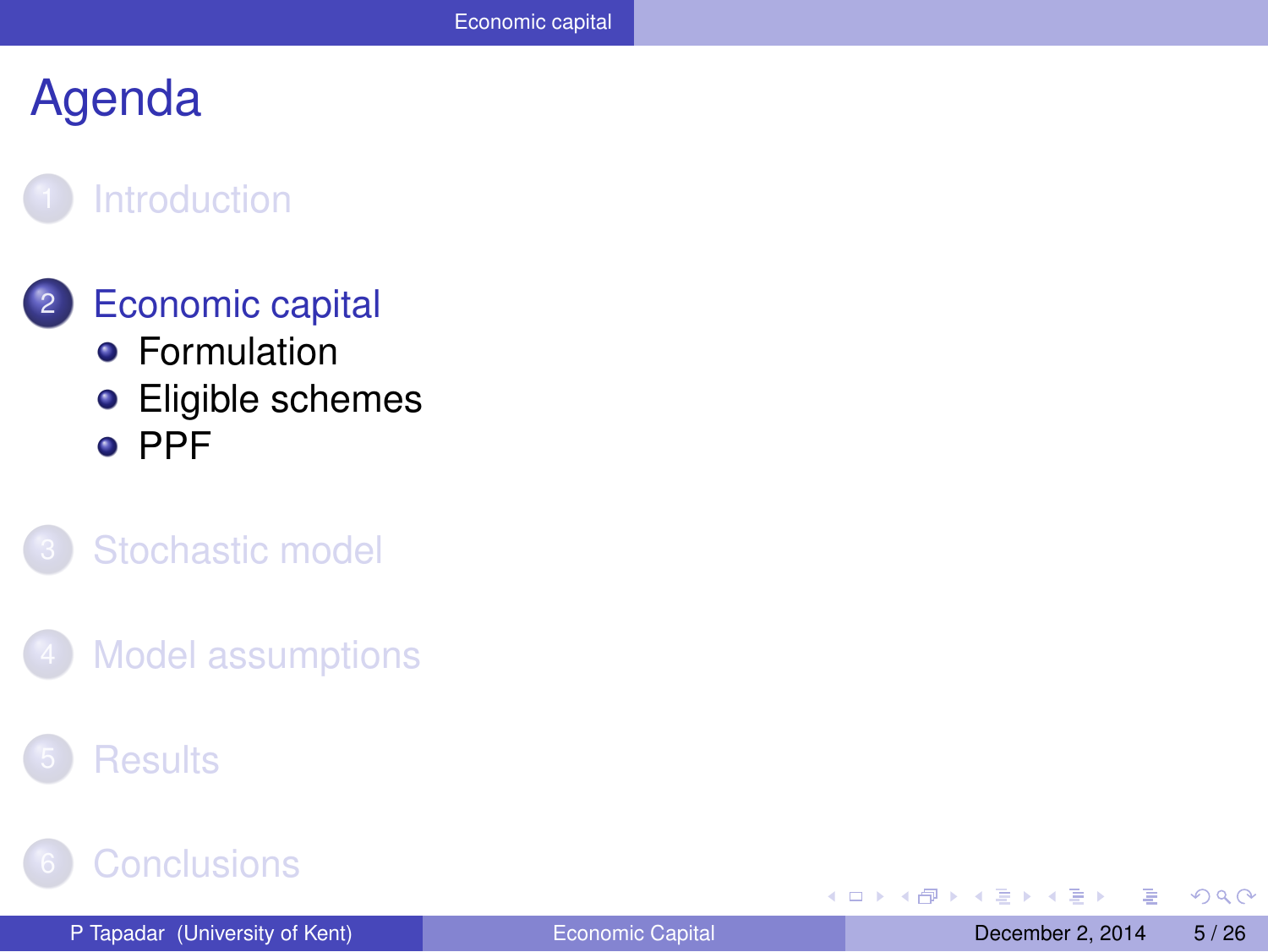## Economic Capital Formulation

**Economic capital** is the excess of assets over liabilities in respect of accrued benefits required to ensure that assets exceed liabilities on all future valuation dates over a specified time horizon with a prescribed high probability.

#### Notations:

- $X_t$ : Net cash flow of the scheme;
- *Lt* : Value of s179 liability of the scheme;
- *Is*,*t* : Accumulation factor;
- *Ds*,*<sup>t</sup>* : Discount factor.

#### Building blocks

$$
P_t = L_{t-1}I_{(t-1,t)} - X_t - L_t
$$
: Profit vector, with  $P_0 = -X_0 - L_0$ .

 $R_t = \sum_{s=0}^t P_s s_{t}$ ; Accumulated retained profits until time *t*,

<span id="page-6-0"></span> $V_t = \sum_{s=t+1}^{T} P_s D_{t,s}$  $V_t = \sum_{s=t+1}^{T} P_s D_{t,s}$  $V_t = \sum_{s=t+1}^{T} P_s D_{t,s}$  $V_t = \sum_{s=t+1}^{T} P_s D_{t,s}$  $V_t = \sum_{s=t+1}^{T} P_s D_{t,s}$  $V_t = \sum_{s=t+1}^{T} P_s D_{t,s}$  $V_t = \sum_{s=t+1}^{T} P_s D_{t,s}$ : Present value of future p[rofi](#page-4-0)[ts](#page-6-0) [at](#page-5-0) [ti](#page-6-0)m[e](#page-5-0) *t*[.](#page-3-0)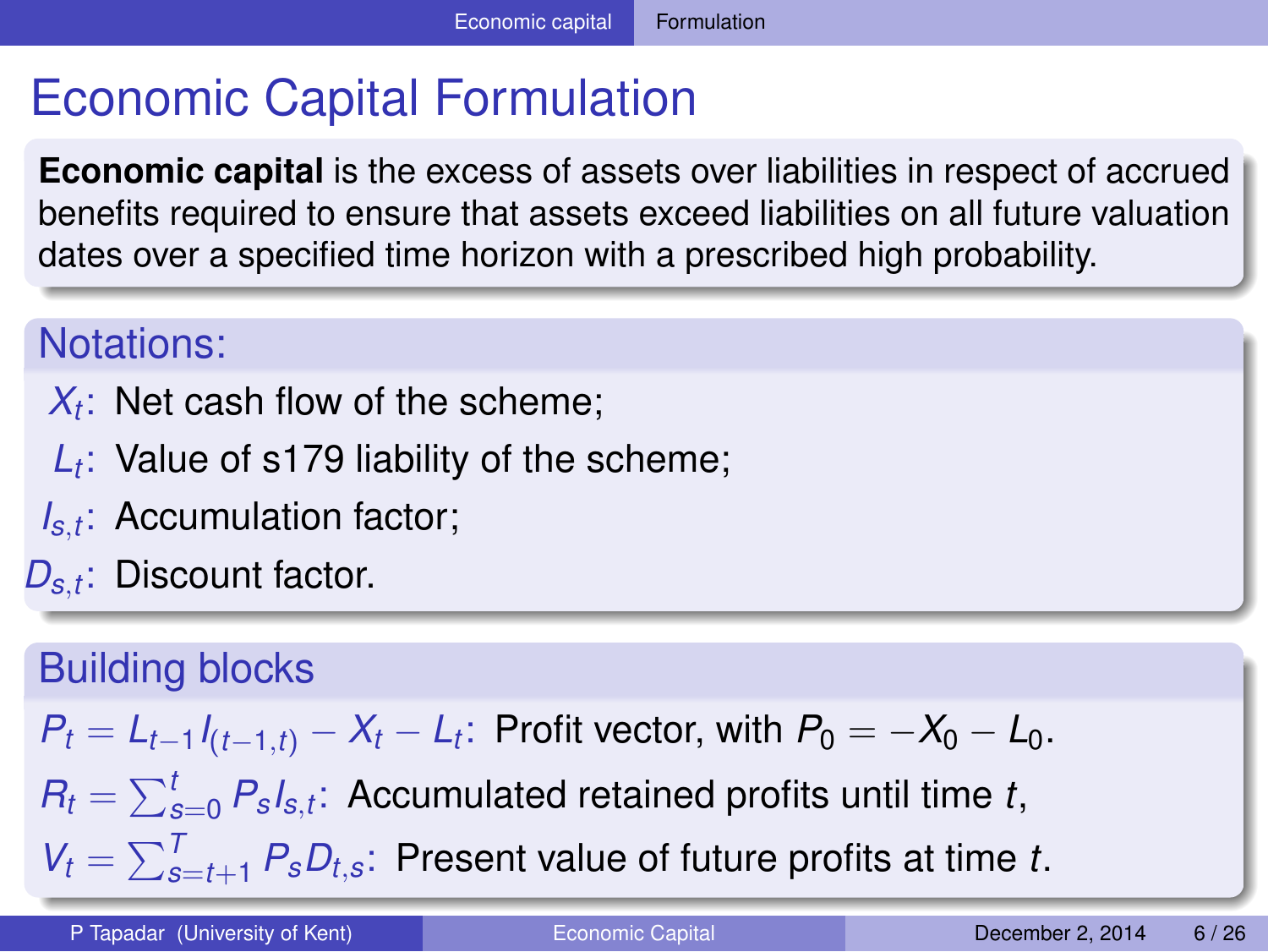## Eligible Scheme Cashflow and Capital Requirement



<span id="page-7-0"></span> $QQ$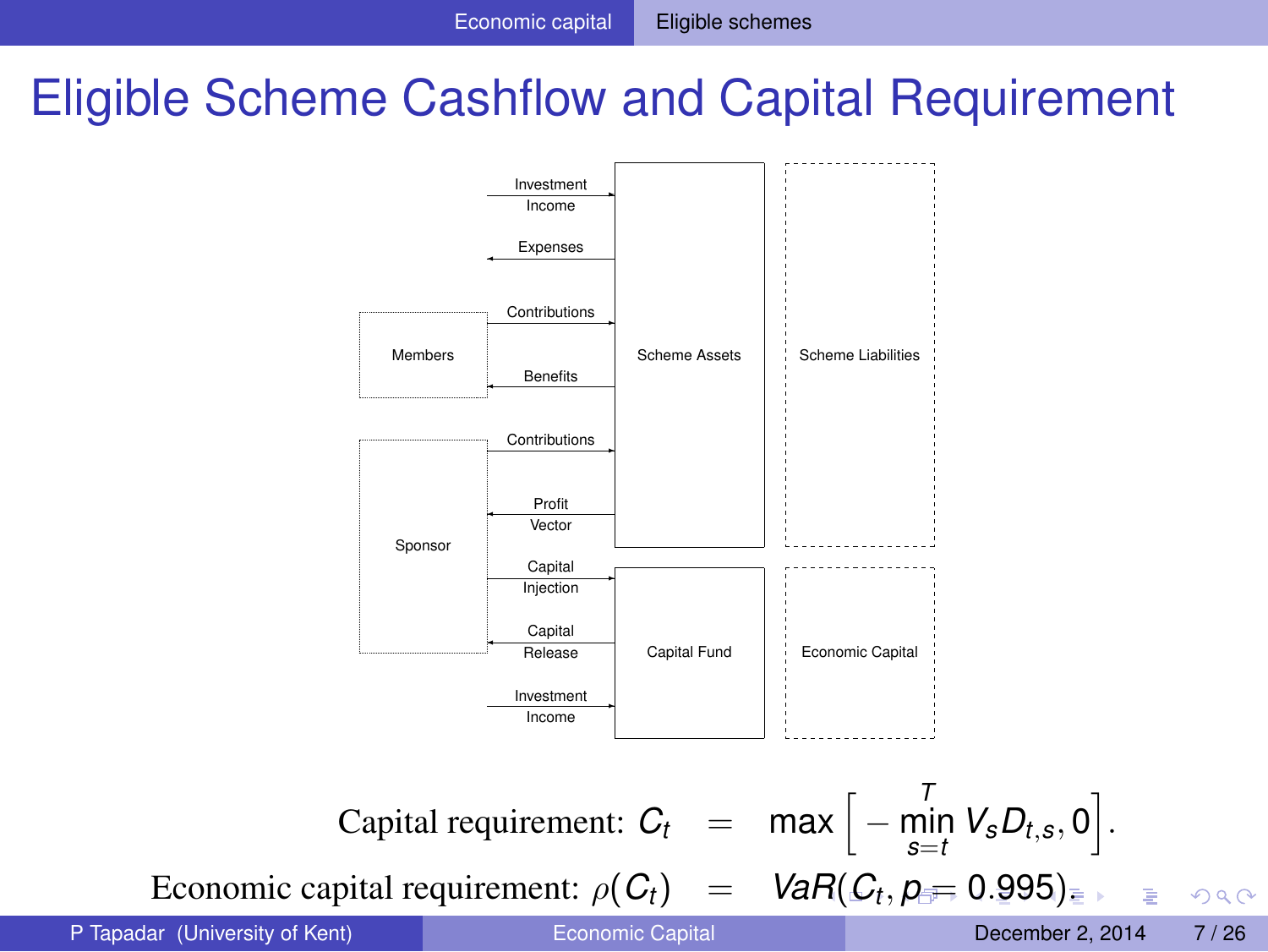## PPF Cashflow and Capital Requirement



<span id="page-8-0"></span> $QQ$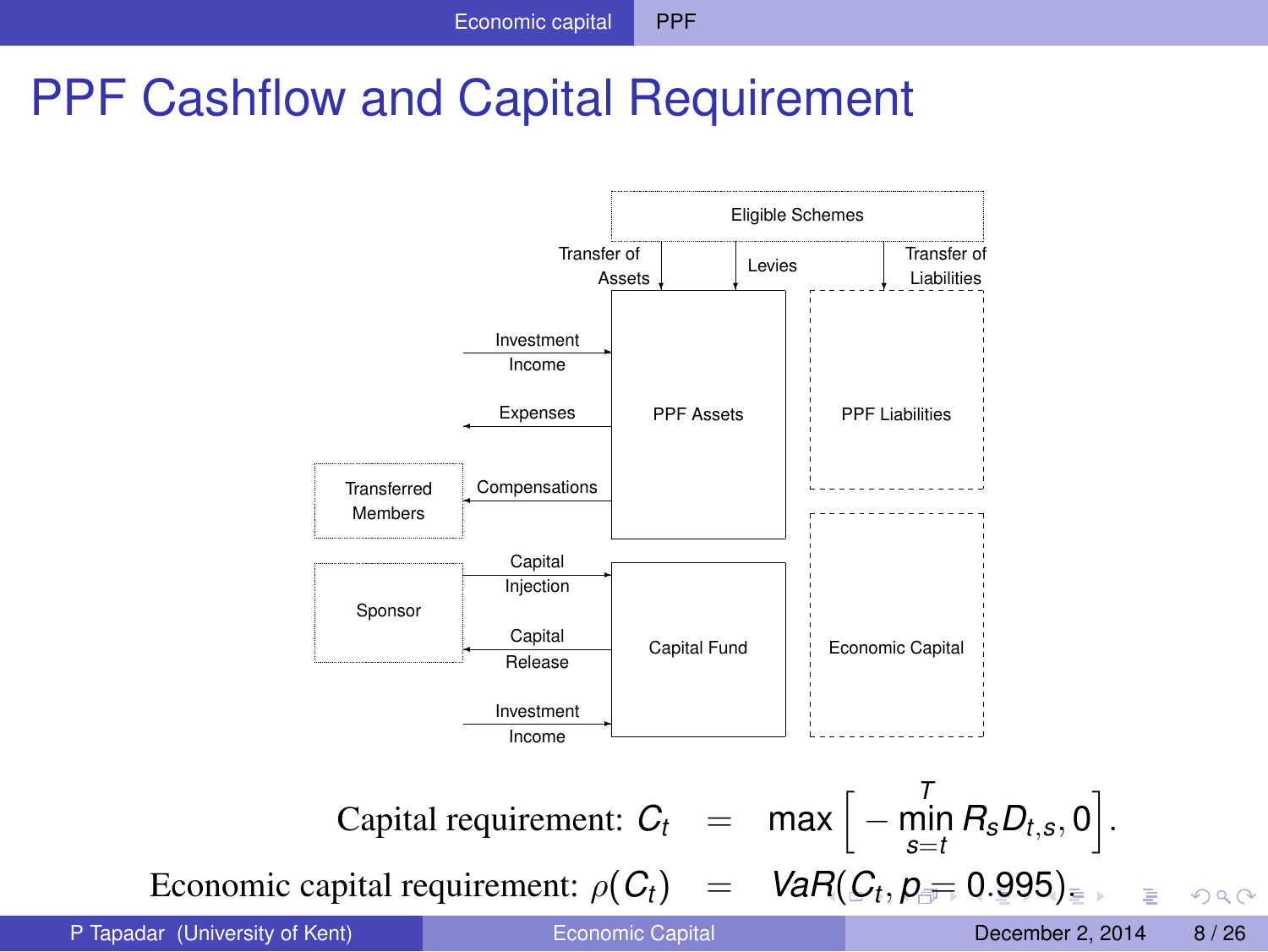#### **[Introduction](#page-2-0)**

#### **[Economic capital](#page-4-0)**

- 3 [Stochastic model](#page-8-0) **[Economic variables](#page-9-0) •** [Longevity](#page-10-0)
	- **[Model assumptions](#page-11-0)**

#### **[Results](#page-15-0)**

#### **[Conclusions](#page-24-0)**

4 0 8

 $\leftarrow$   $\leftarrow$   $\leftarrow$ 

Þ

<span id="page-9-0"></span> $QQ$ 

化重压 化重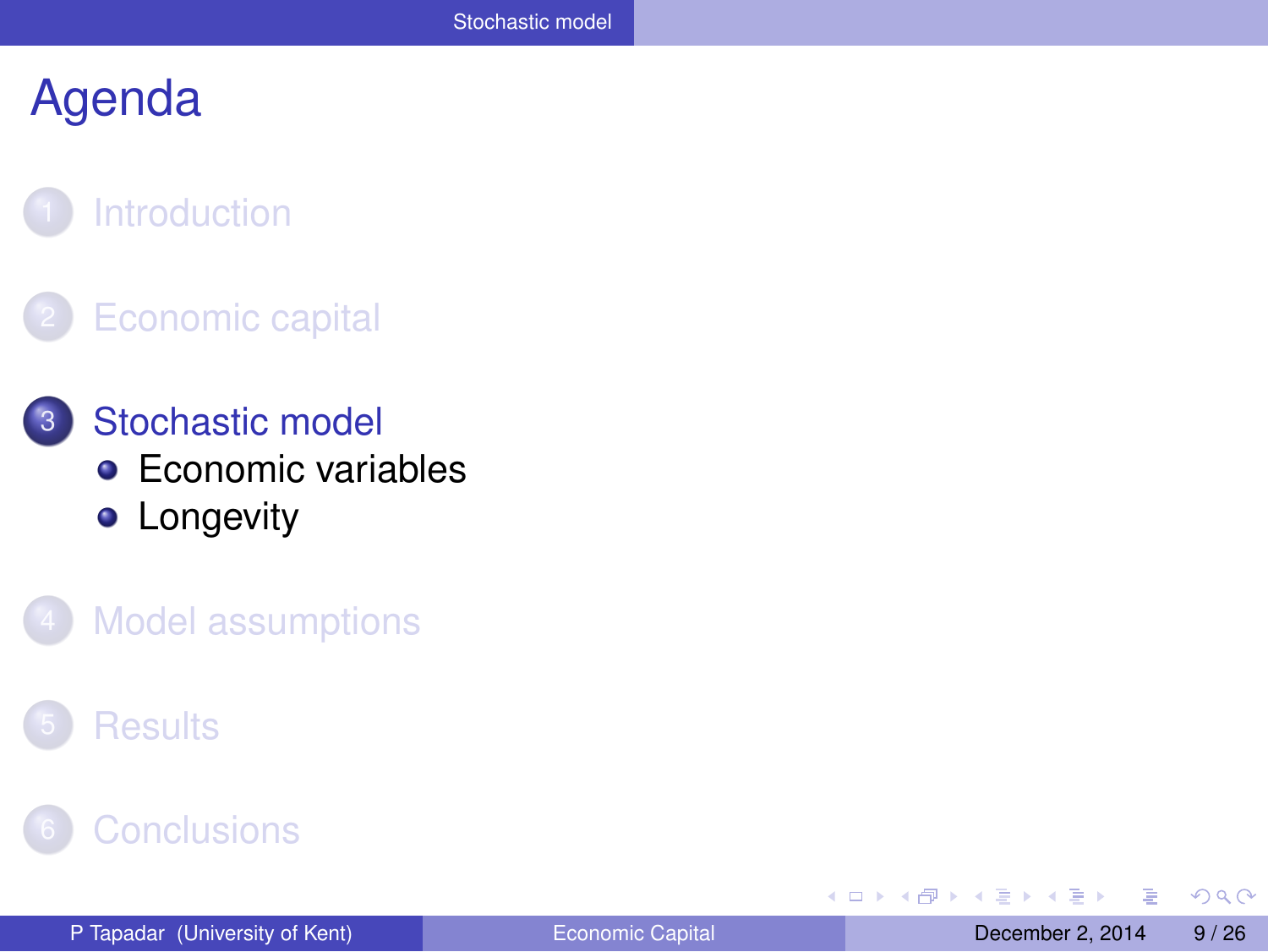## Stochastic model: Economic Variables



The individual economic random variables, *Zit*s, are modelled as:

<span id="page-10-0"></span>
$$
Z_{it} = \mu_i + Y_{it}, \text{ where } Y_{it} = \beta_i Y_{i(t-1)} + \varepsilon_{it} \text{ and } \varepsilon_{it} \sim N(0, \sigma_i^2).
$$

The error terms

- are assumed to be independently distributed across time *t*;
- which are directly connected to each other are dependent;
- which are indirectly connected are still [de](#page-8-0)penden[t,](#page-10-0) [b](#page-8-0)[ut](#page-9-0) [m](#page-10-0)[or](#page-9-0)[e](#page-8-0) [w](#page-7-0)e[ak](#page-11-0)[ly](#page-0-0) [so](#page-25-0).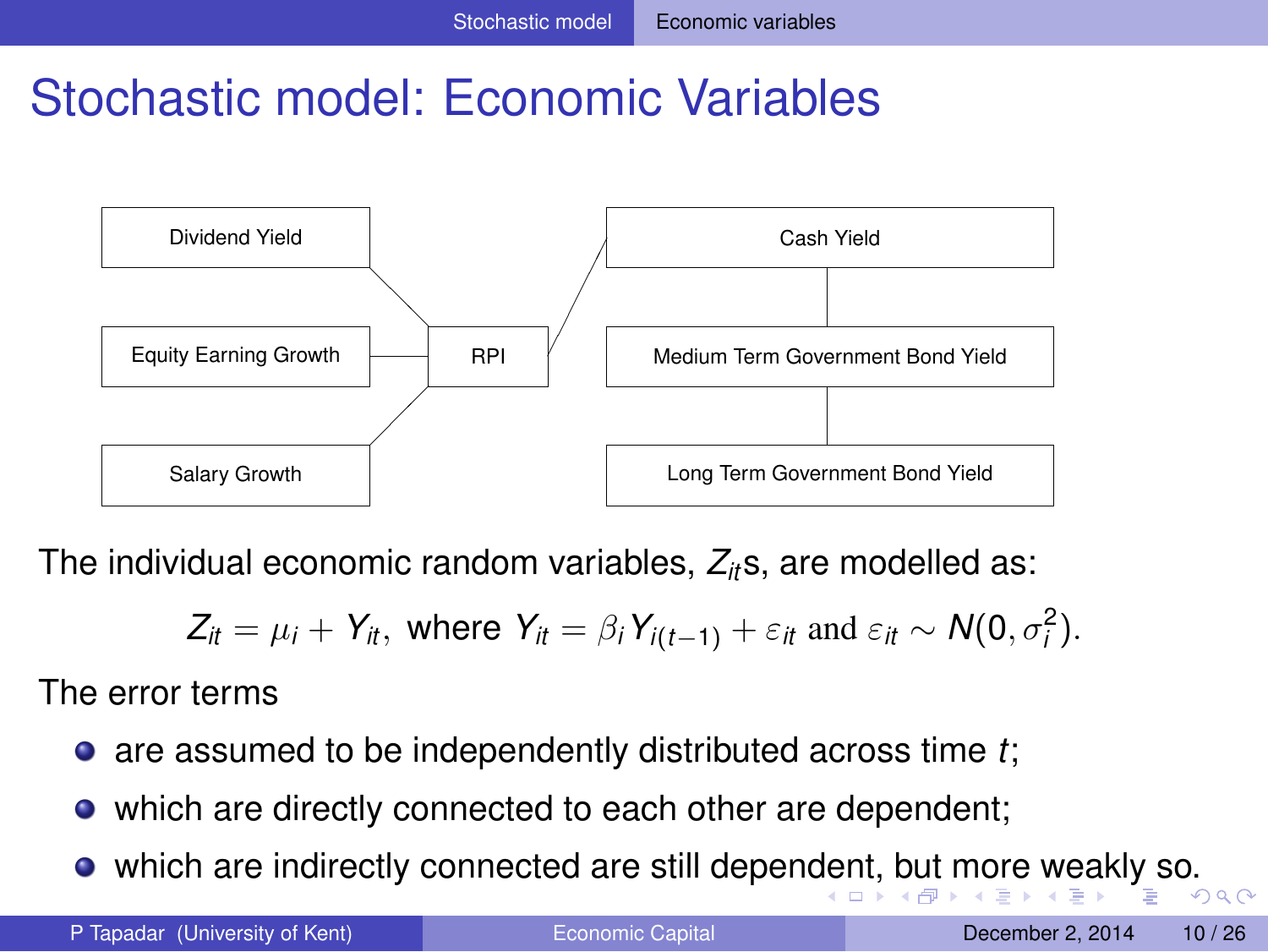## Stochastic model: Longevity

The mortality model used is developed in three steps:

- Step 1: Set S1PM and S1PF as the baseline mortality tables for males and females respectively.
- Step 2: Project these base mortality tables from year 2006 to year 2012 using the mortality projection table published by the Institute and Faculty of Actuaries.
- Step 3: Finally, model the future stochastic mortality improvements starting from 2012 by modelling stochastic uncertainty around the central mortality projection (Sweeting (2008)).

<span id="page-11-0"></span> $\Omega$ 

イロト イ押ト イヨト イヨトー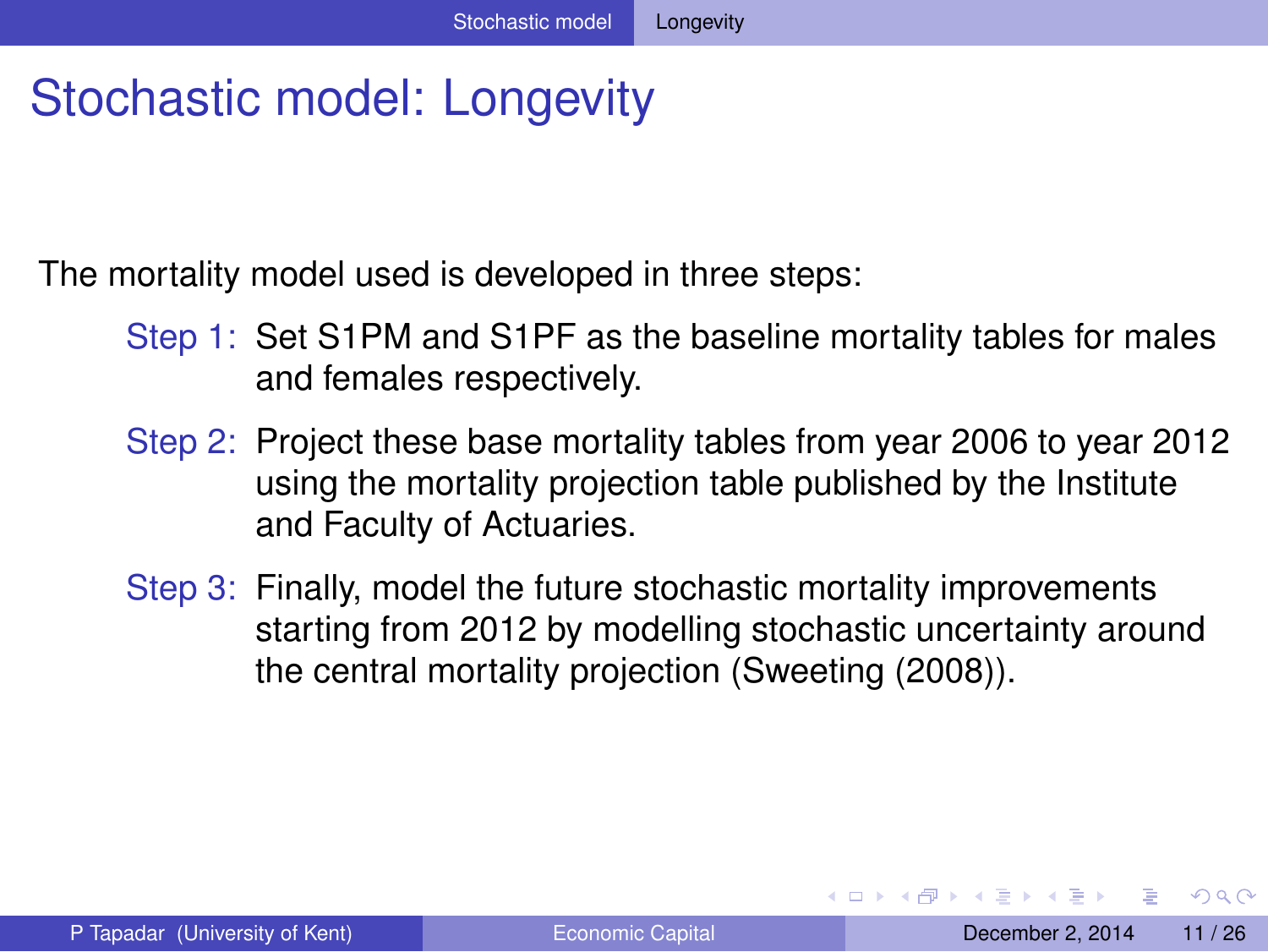## **[Introduction](#page-2-0)**

**[Economic capital](#page-4-0)** 

#### [Stochastic model](#page-8-0)

#### **[Model assumptions](#page-11-0)**

- [Membership profile](#page-12-0)
- [Model points](#page-13-0)  $\bullet$
- [Investment](#page-14-0)  $\bullet$

#### **[Results](#page-15-0)**

### **[Conclusions](#page-24-0)**

4 0 8 ×.  $\sim$ ÷ Þ

<span id="page-12-0"></span> $QQQ$ 

 $\mathbf{y} = \mathbf{z}$  . The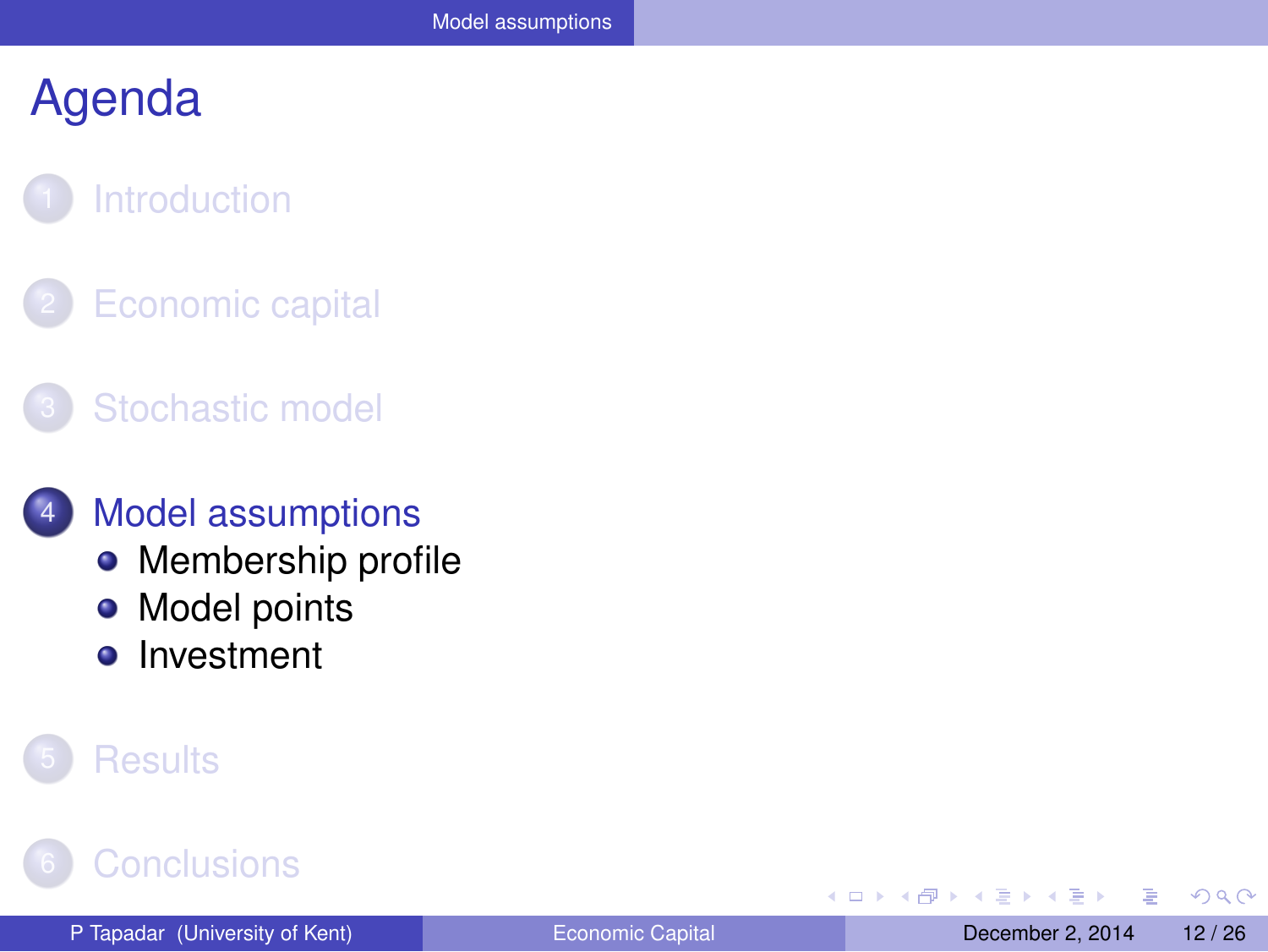## Membership Profile

#### Table : Average membership profile of eligible schemes.

| Membership         | Number of |             | Average membership |              |        |
|--------------------|-----------|-------------|--------------------|--------------|--------|
| group (Members)    | schemes   | Active      | Deferred           | Pensioner    | Total  |
| $A: (5-99)$        | 2.260     | 6(13%)      | 23 (52%)           | 15 (35%)     | 44     |
| $B$ : (100-999)    | 2.828     | 56 (16%)    | 182 (52%)          | 113 (32%)    | 351    |
| $C: (1,000-4,999)$ | 824       | 384 (17%)   | 1,103 (49%)        | 754 (34%)    | 2.241  |
| $D: (5,000-9,999)$ | 192       | 1,231 (17%) | 3,297 (46%)        | 2,601 (37%)  | 7.129  |
| $E:$ (Over 10,000) | 212       | 6,651(19%)  | 14,763 (42%)       | 13,608 (39%) | 35,022 |

÷.

<span id="page-13-0"></span> $299$ 

 $(0,1)$   $(0,1)$   $(0,1)$   $(1,1)$   $(1,1)$   $(1,1)$   $(1,1)$   $(1,1)$   $(1,1)$   $(1,1)$   $(1,1)$   $(1,1)$   $(1,1)$   $(1,1)$   $(1,1)$   $(1,1)$   $(1,1)$   $(1,1)$   $(1,1)$   $(1,1)$   $(1,1)$   $(1,1)$   $(1,1)$   $(1,1)$   $(1,1)$   $(1,1)$   $(1,1)$   $(1,1$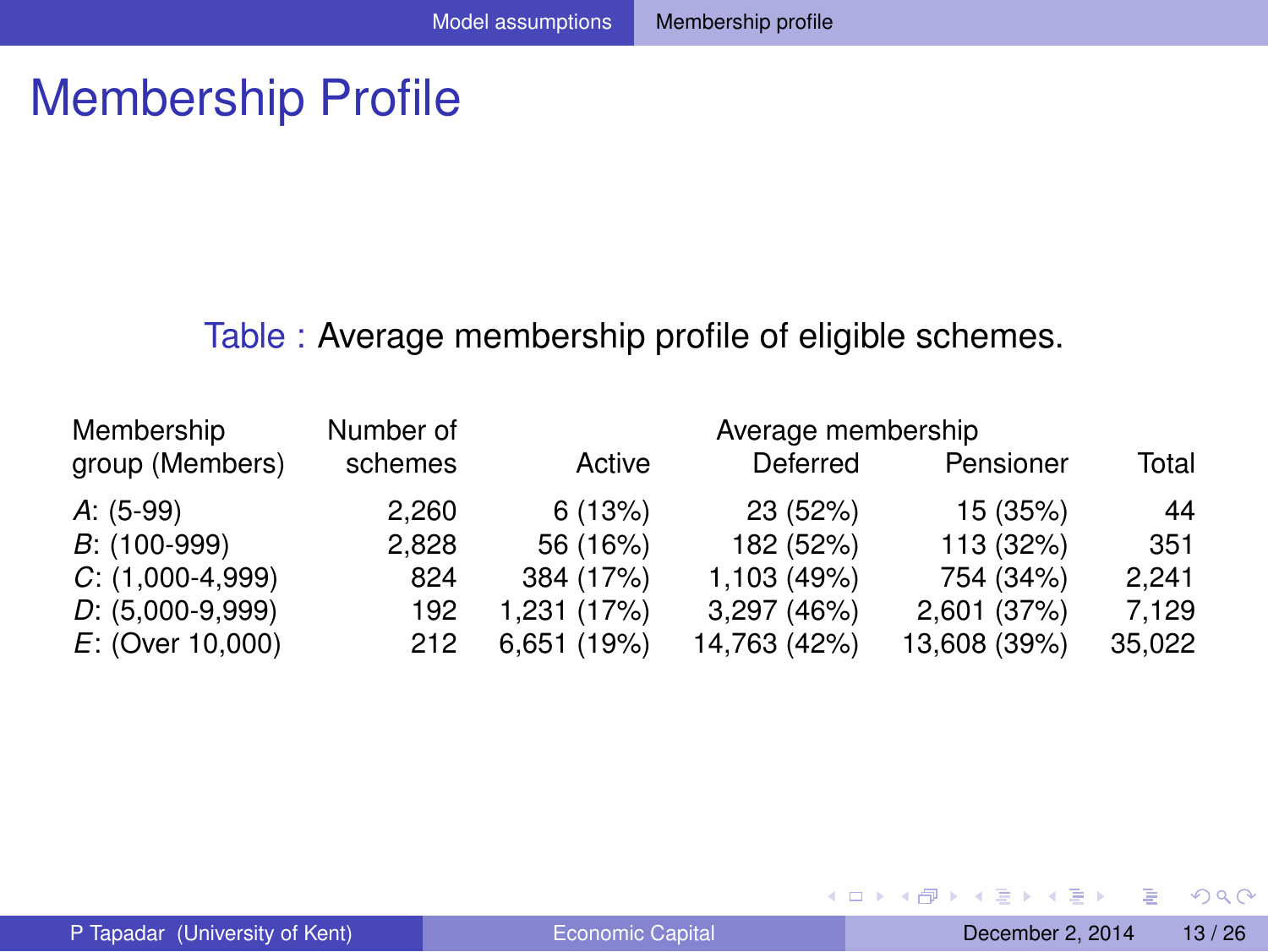## Model Points

#### Table : Eligible schemes model points.

| Membership types | Age | Gender      | Accrued service/benefit            |
|------------------|-----|-------------|------------------------------------|
|                  | 30  | Male/Female | 7 years past service               |
| Active           | 40  | Male/Female | 16 years past service              |
|                  | 50  | Male/Female | 25 years past service              |
|                  | 60  | Male/Female | 34 years past service              |
| Deferred         | 50  | Male        | Accrued pension of £3,000 per year |
|                  | 50  | Female      | Accrued pension of £1,500 per year |
| Pensioner        | 70  | Male        | Pension of £6,000 per year         |
|                  | 70  | Female      | Pension of £3,000 per year         |

重

<span id="page-14-0"></span> $299$ 

 $(0,1)$   $(0,1)$   $(0,1)$   $(1,1)$   $(1,1)$   $(1,1)$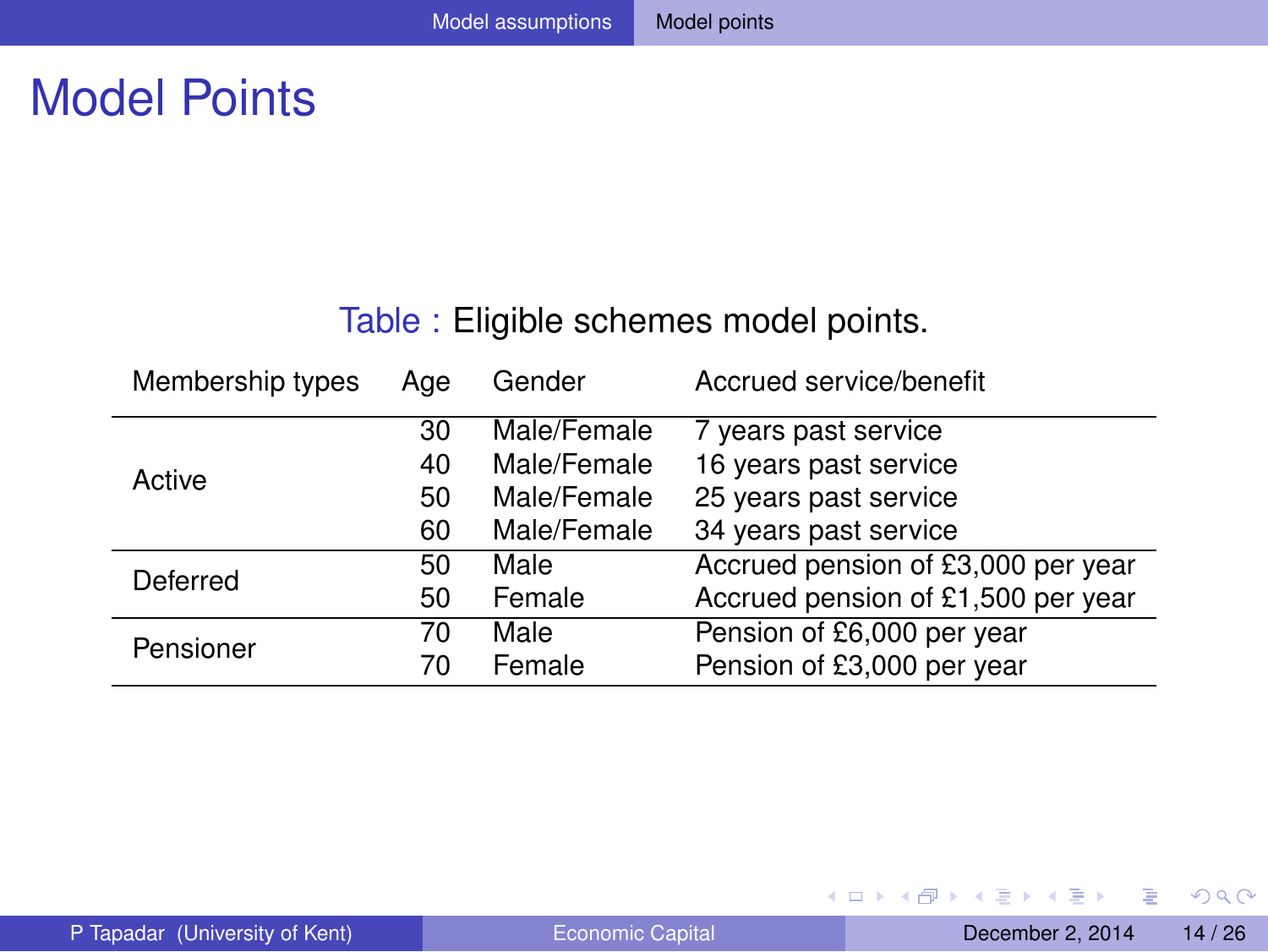## Assets, Liabilities and Investment Strategies

#### Table : Comparison of assets and liabilities.

|             | Estimated | Actual  |
|-------------|-----------|---------|
| Assets      | £1.018b   | £1.027b |
| Liabilities | £1.218b   | £1.231b |

#### Table : Distribution of eligible scheme by investment strategies.

| Investment | Asset allocation |              | Proportion of    |
|------------|------------------|--------------|------------------|
| strategy   | Equities         | <b>Bonds</b> | eligible schemes |
|            | 25%              | 75%          | 25%              |
| м          | 50%              | 50%          | 60%              |
| н          | 75%              | 25%          | 15%              |

**PPF** broadly follows investment strategy *L*.

<span id="page-15-0"></span> $\Omega$ 

イロト イ押ト イヨト イヨト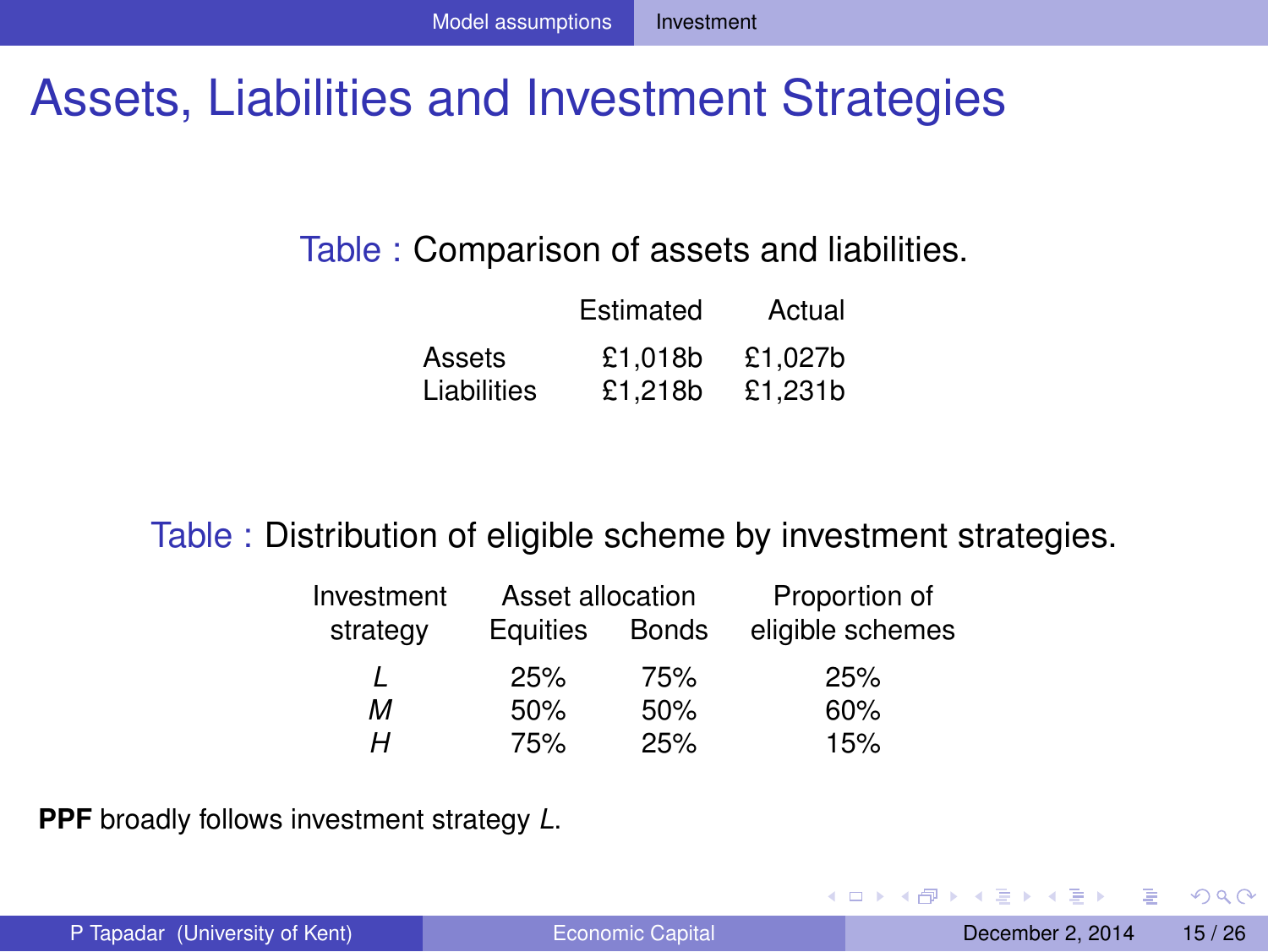#### **[Introduction](#page-2-0)**

- **[Economic capital](#page-4-0)**
- [Stochastic model](#page-8-0)
- **[Model assumptions](#page-11-0)**
- **[Results](#page-15-0) •** [Eligible Schemes](#page-16-0) o [PPF](#page-20-0)



4 0 8 1  $\leftarrow$   $\leftarrow$   $\leftarrow$ -41 ラメス 国 Þ

<span id="page-16-0"></span> $QQ$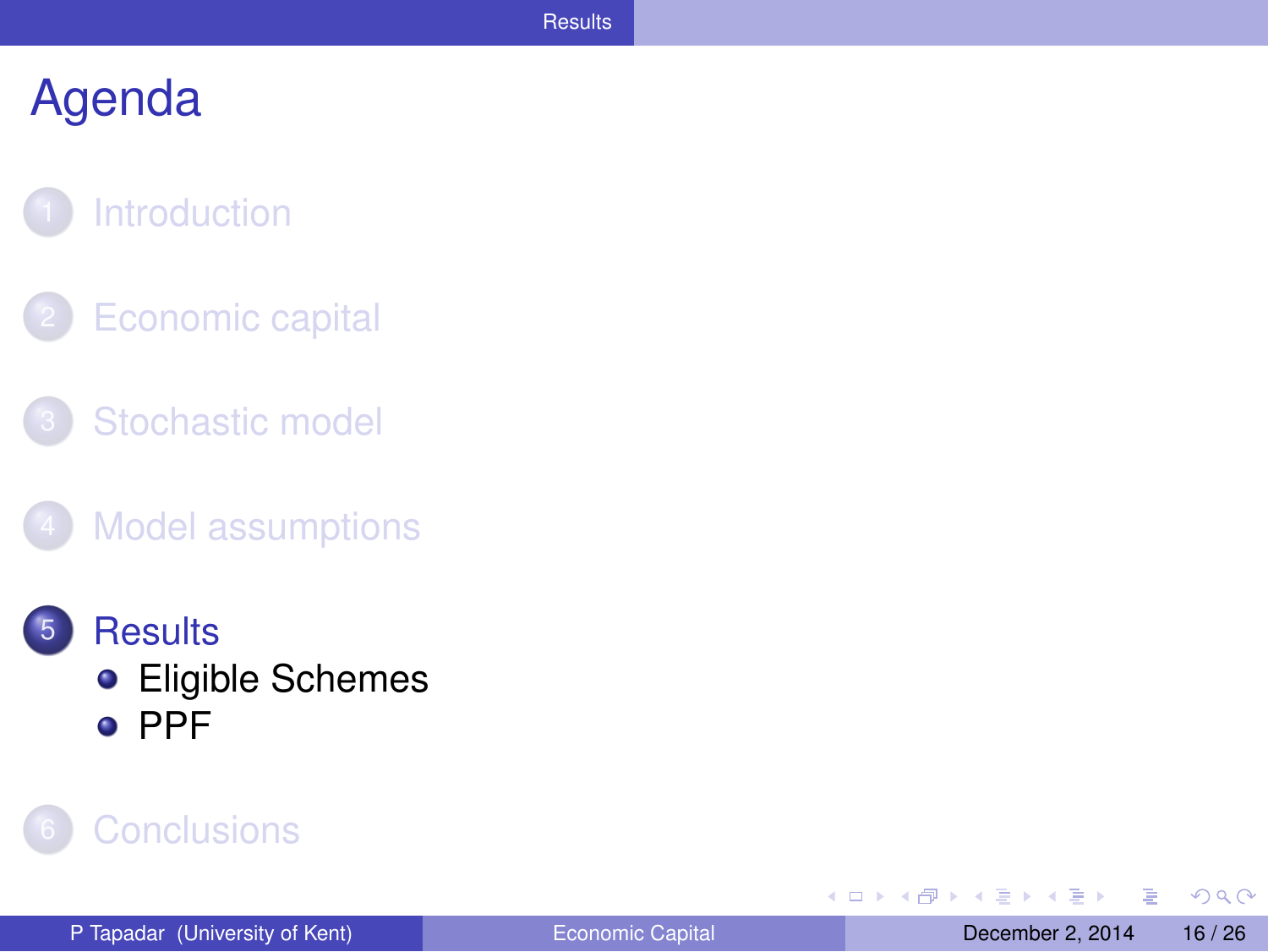## Aggregate Economic Capital for Eligible Schemes





4 0 8

4 同 下

Þ

<span id="page-17-0"></span> $QQQ$ 

医单位 医单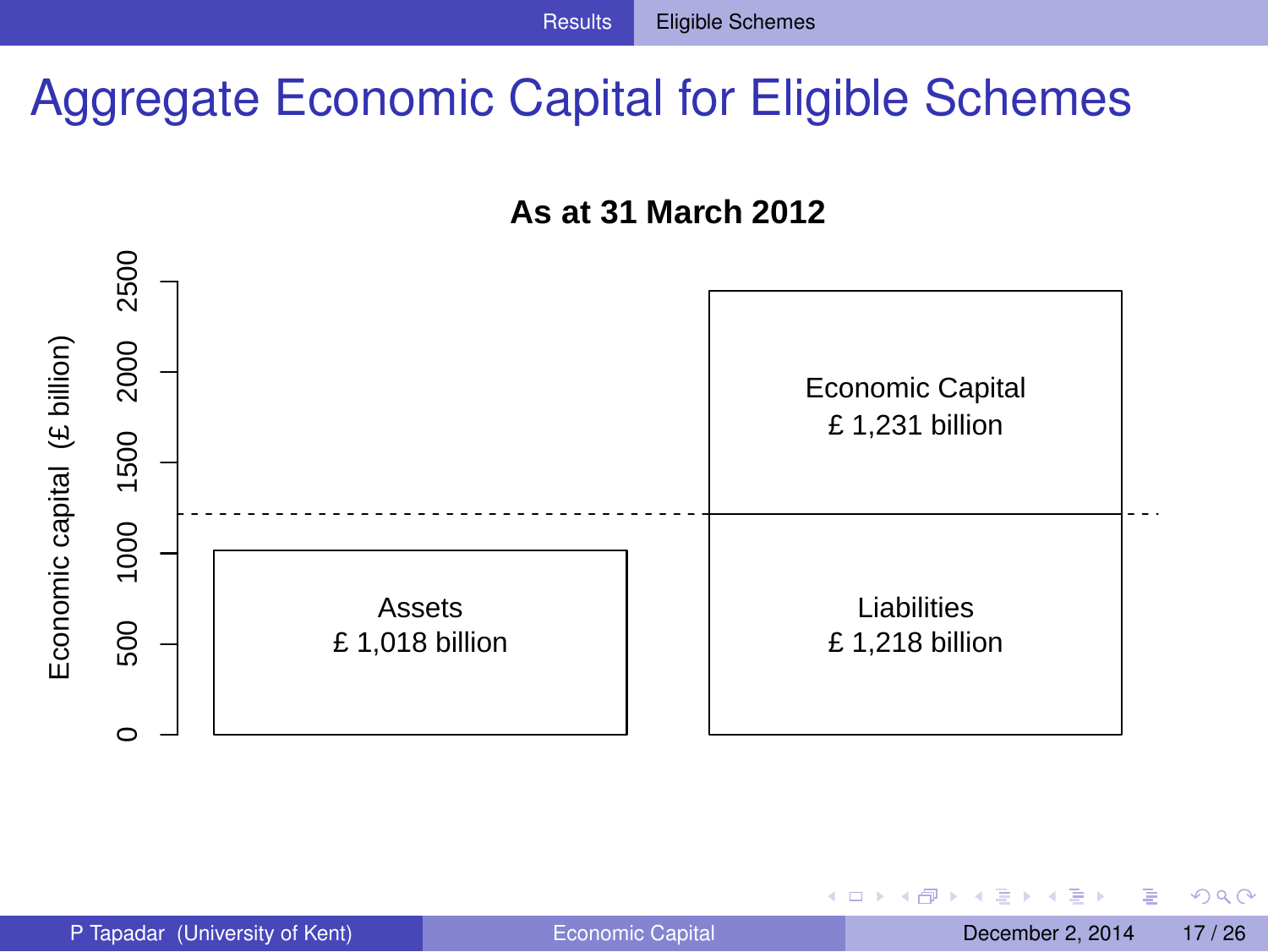## Economic Capital: Eligible Scheme in *A*

<span id="page-18-0"></span>

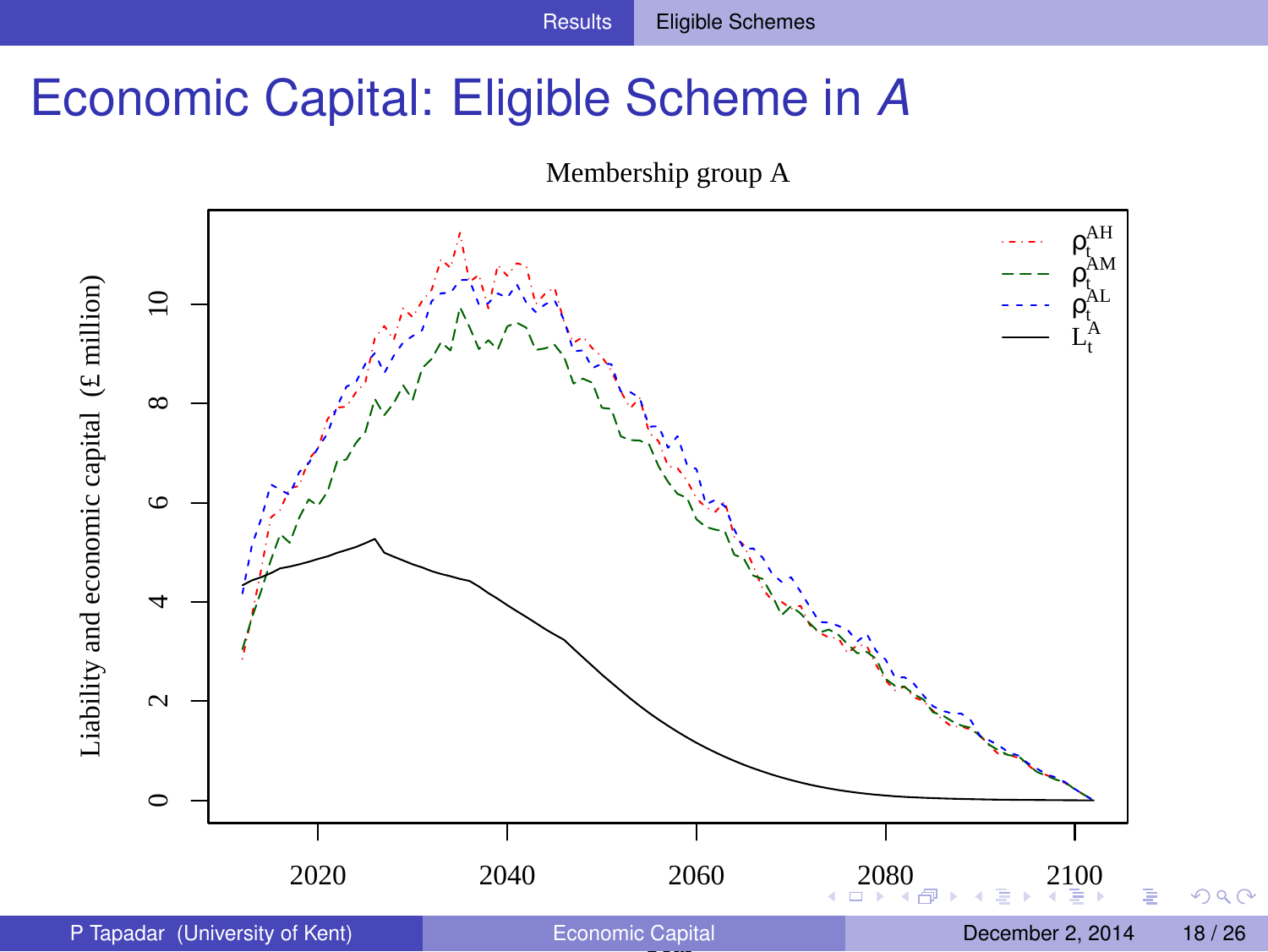## Eligible Schemes: Liability Comparison

<span id="page-19-0"></span>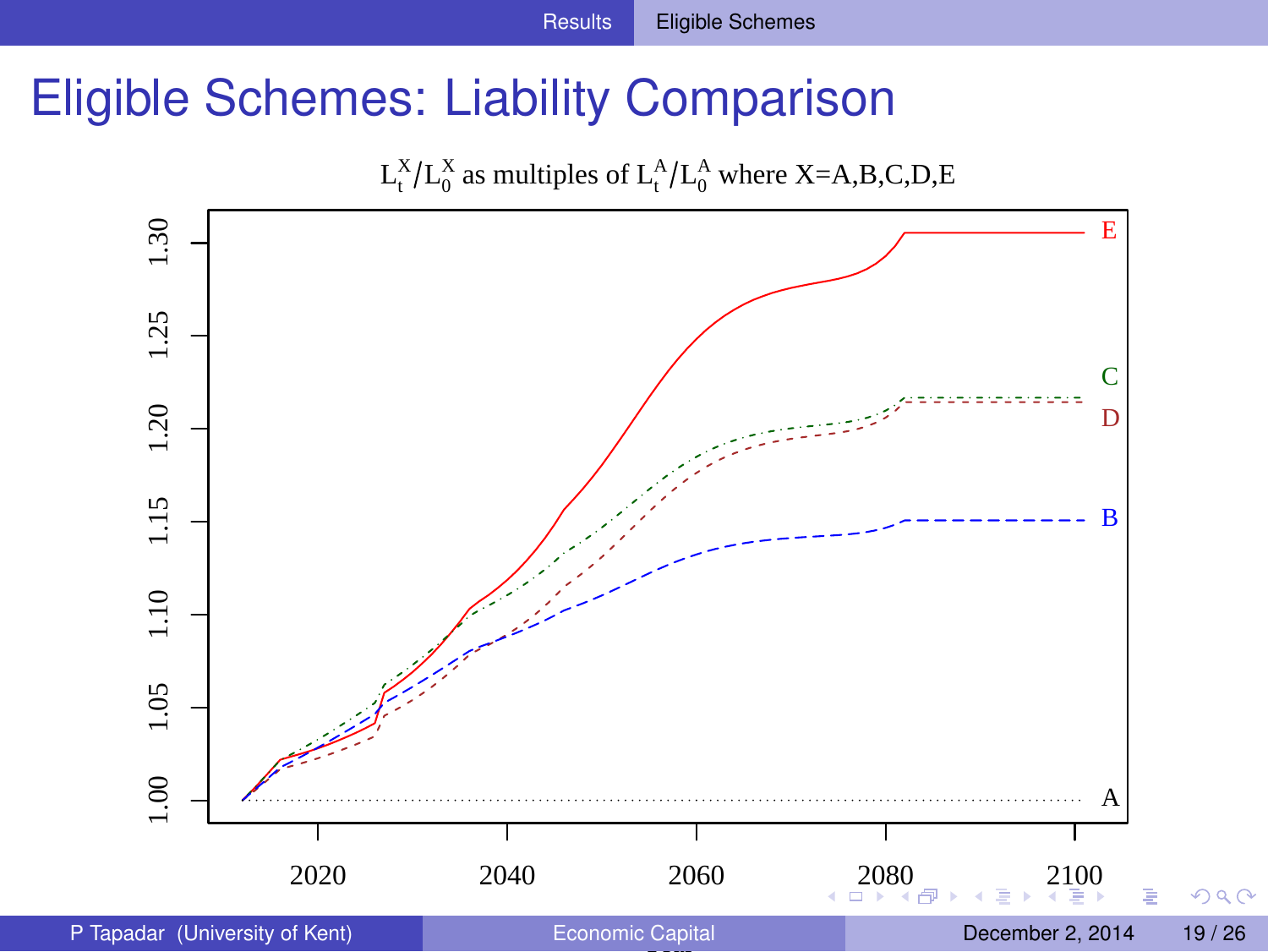## Eligible Schemes: Economic Capital Comparison

<span id="page-20-0"></span> $\rho_t^{XY}/L_0^X$  as multiples of  $\rho_t^{AY}/L_0^A$  where X=A,B,C,D,E and Y=L,M,H

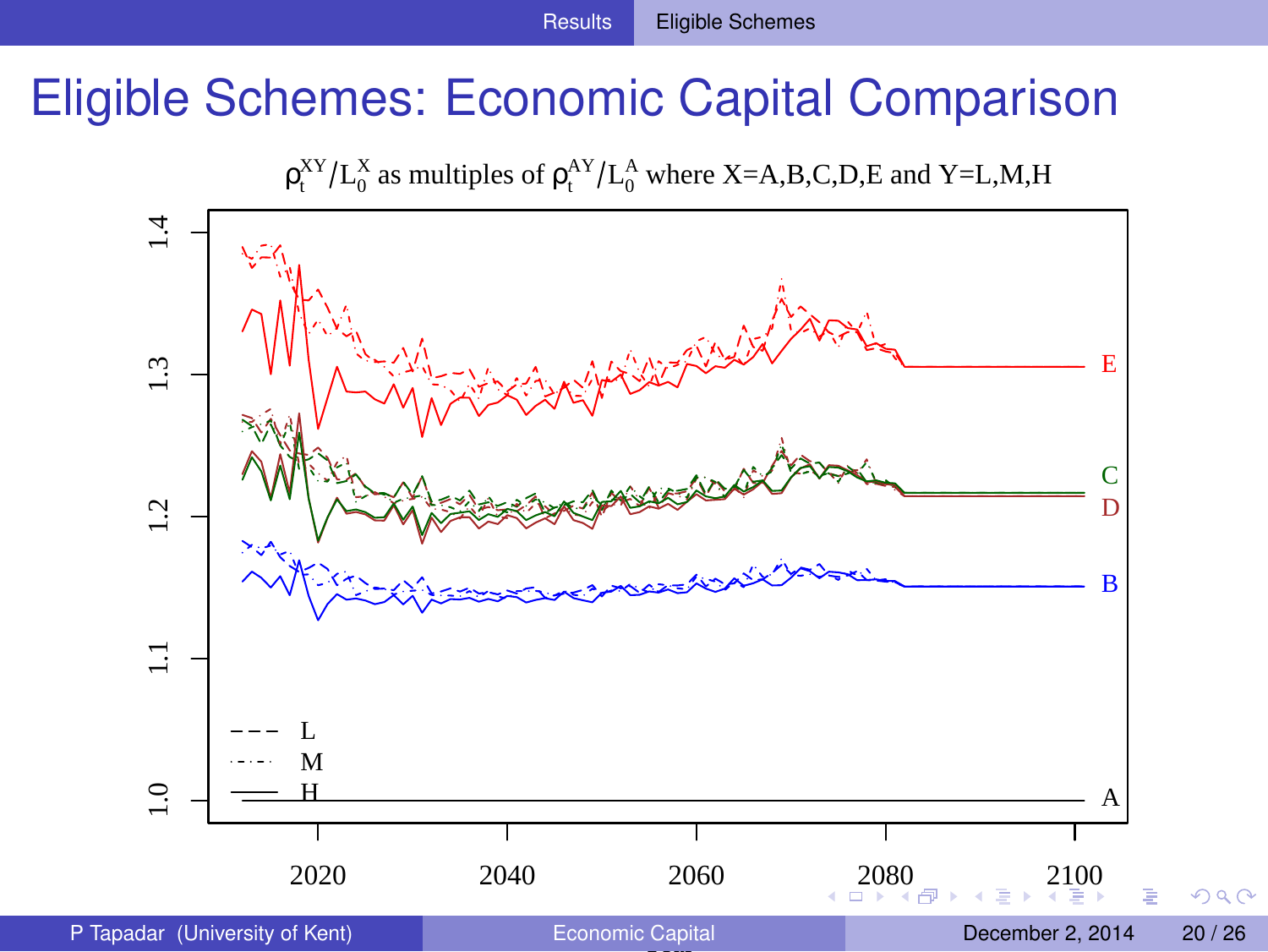## PPF: Some Additional Assumptions

- PPF levy: 0.072% of the total s179 liabilities.
- Amortisation period: 10 years.
- **•** Funding cap: 120% of s179 liabilities.
- Insolvency rates:

Membership group Annual insolvency rate

| А  | 1.60%    |
|----|----------|
| R  | 0.95%    |
| C. | $0.90\%$ |
| D  | 0.53%    |
| F. | 0.72%    |

<span id="page-21-0"></span> $\Omega$ 

The South The

4 D.K.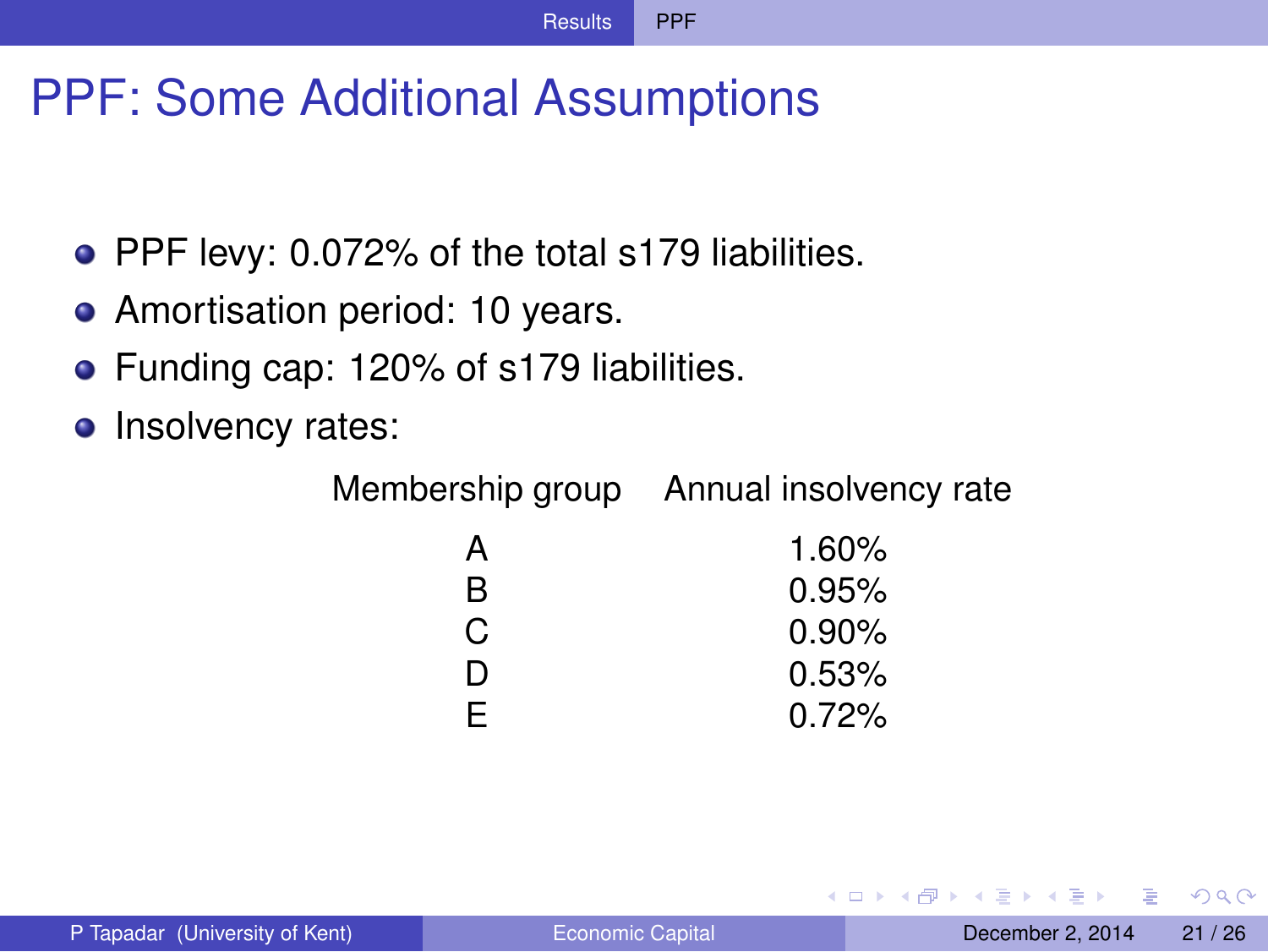## PPF: Base Case Results

<span id="page-22-0"></span>PPF schemes liability and economic captial : Base case

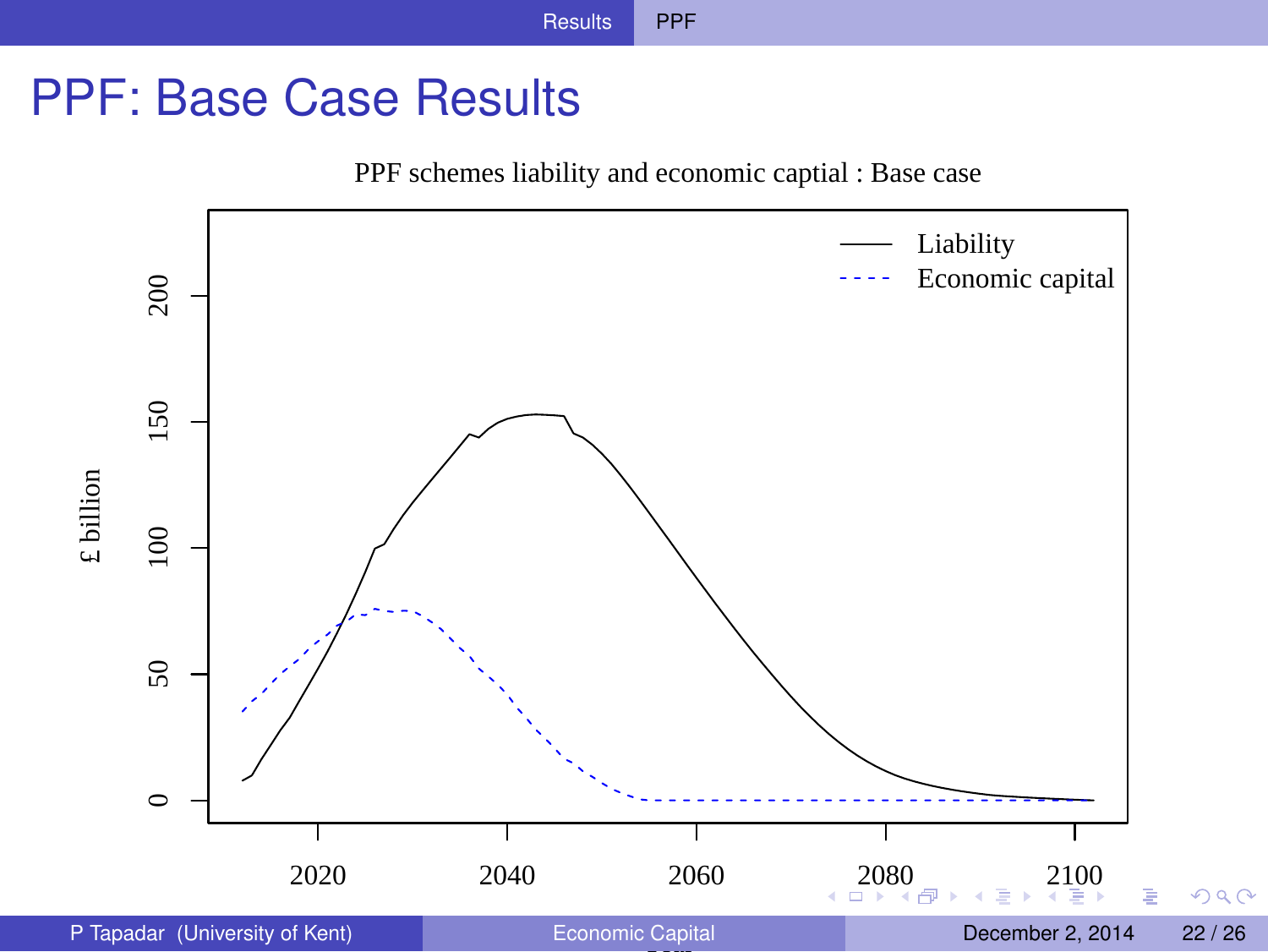## PPF: Sensitivity Results

#### <span id="page-23-0"></span>**As at 31 March 2012**

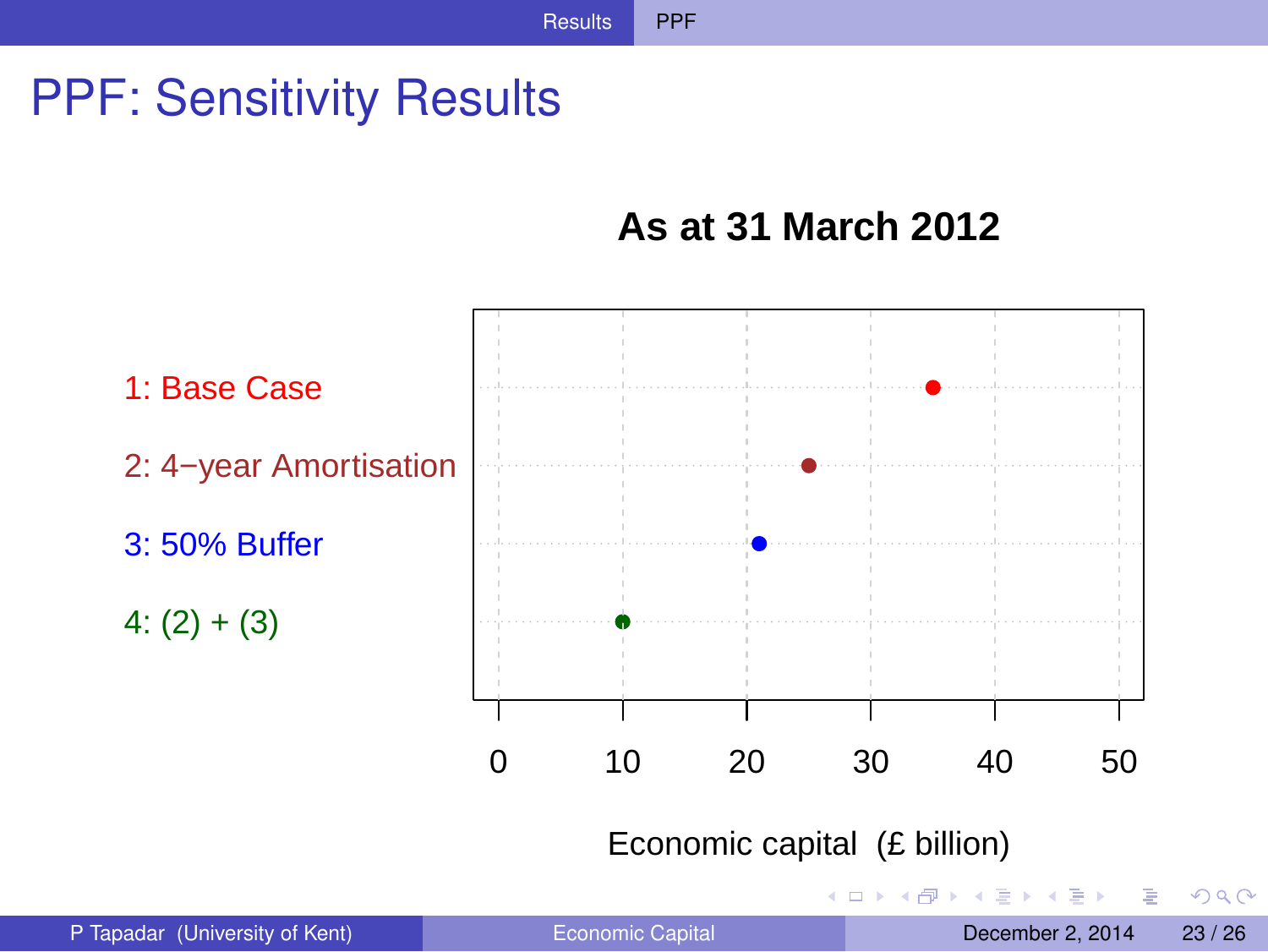## PPF Takes Over All Schemes With Insolvent Sponsors

<span id="page-24-0"></span>

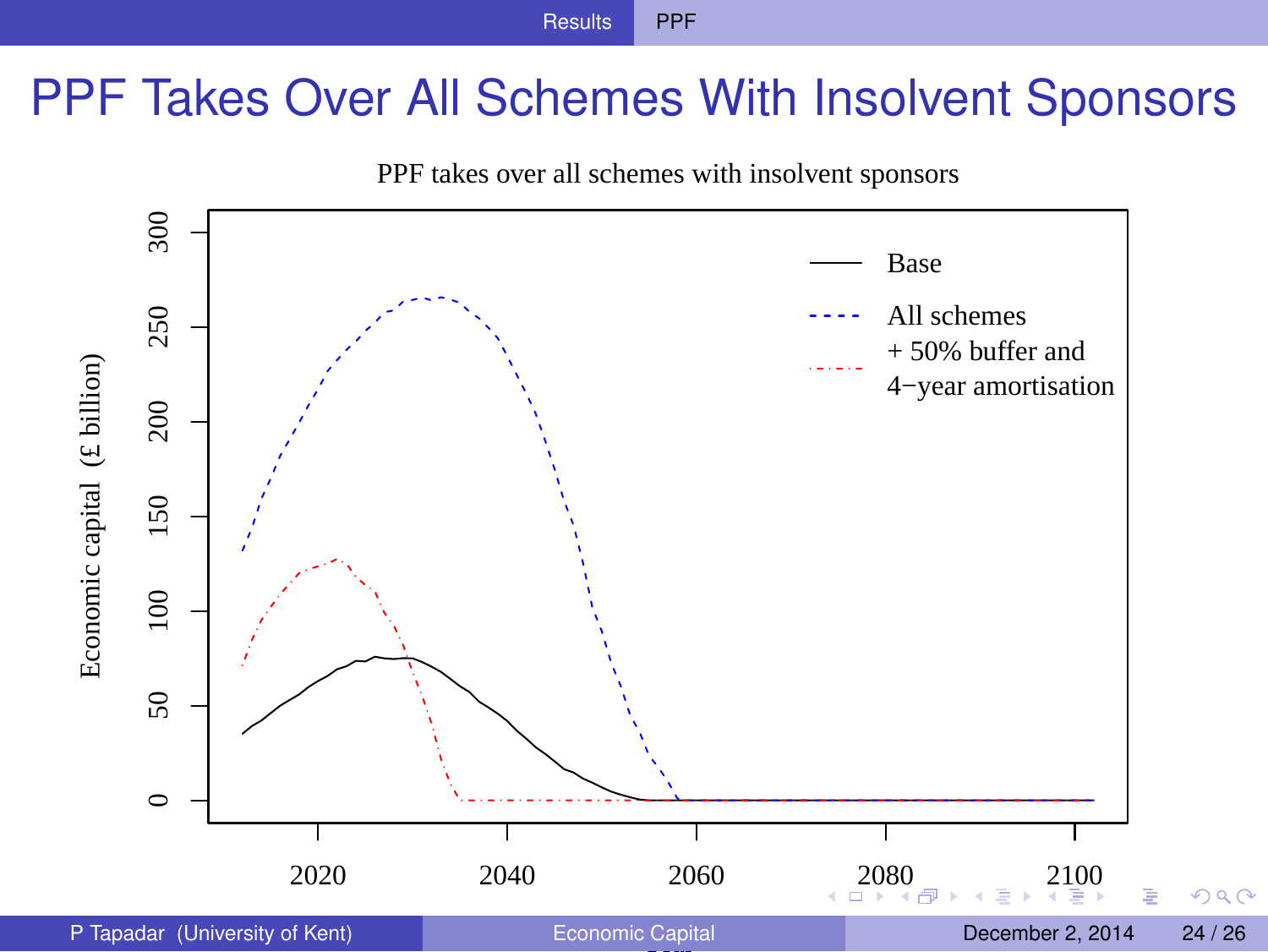## **[Introduction](#page-2-0)**

- **[Economic capital](#page-4-0)**
- [Stochastic model](#page-8-0)
- [Model assumptions](#page-11-0)

#### **[Results](#page-15-0)**



÷.

<span id="page-25-0"></span> $299$ 

 $(0,1)$   $(0,1)$   $(0,1)$   $(1,1)$   $(1,1)$   $(1,1)$